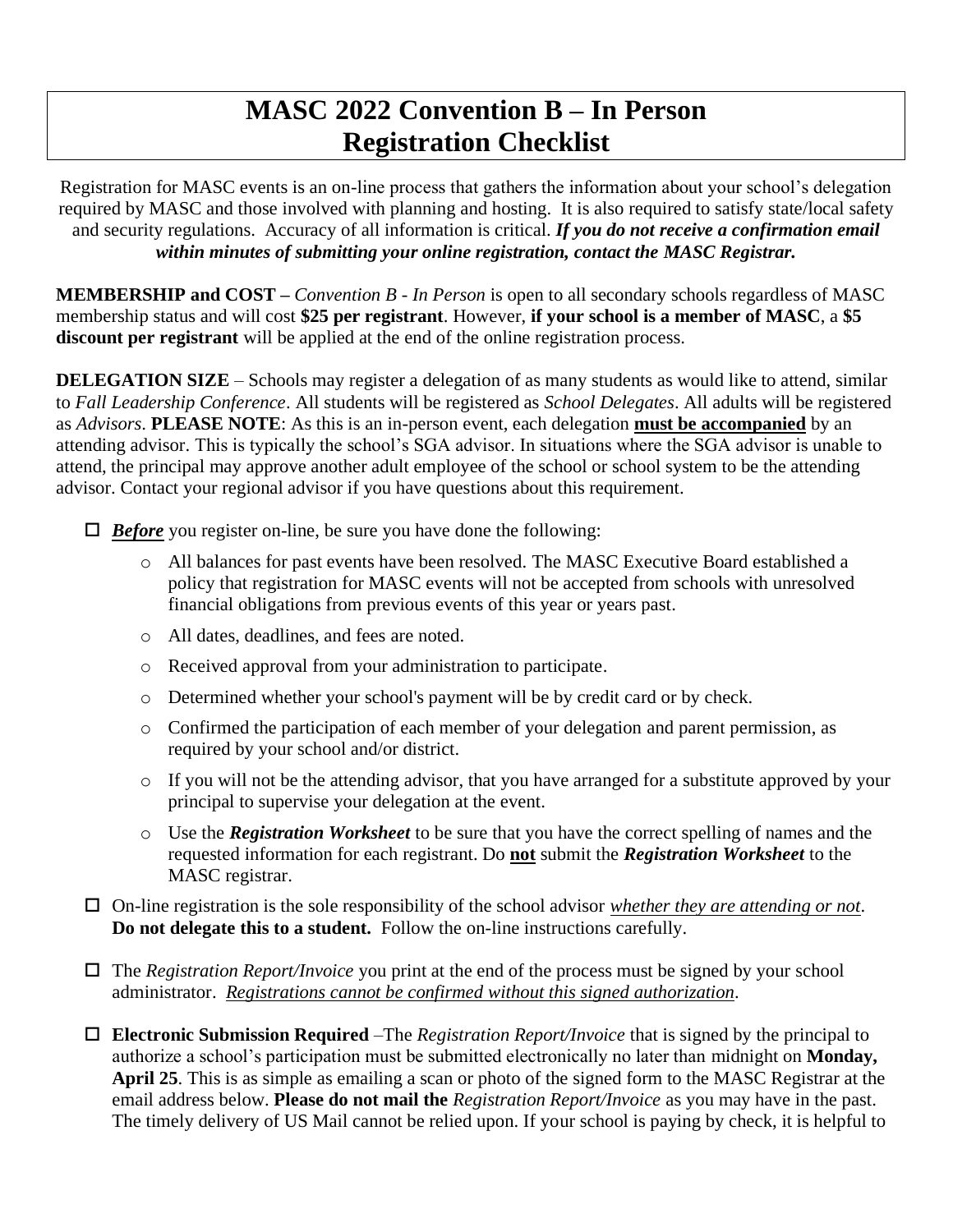enclose a copy of the form, but it does not have to be signed. Remember, there is no specific deadline for payment.

 **Payment** to MASC is made by the school, not individual students. Do not send cash or personal checks. If students are responsible for all or part of their cost at your school, their payments must be processed by the school, then the school pays MASC using a credit card or sending an official school/district check. Follow the instructions in your *Registration Confirmation Email* to complete a credit card payment. If you indicated you are paying by check and wish to change the payment method to credit card, contact the registrar and an electronic invoice can be sent. *Remember, there is no specific deadline for payment." Just get the invoice signed, scanned, and emailed, then process payment!*

 **DO NOT MAIL IN THE** *PARTICIPANT EMERGENCY INFORMATION FORMS*. Check them for accuracy, completion, and the appropriate signatures, alphabetize, and turn them in when you checkin at the event. Make sure that an *MASC Emergency Form* is submitted for each adult, too.

 **Refunds:** When you complete on-line registration, you have committed your school for the resulting invoice amount. MASC makes financial commitments based on this information. After the submission deadline, much of the money expected has been encumbered or spent. *Any requests for refunds or cancellation of fees after the submission deadline of Monday, April 25 must be submitted to the MASC Executive Director.*

 **Changes to Registrations –** Once you have submitted your registration on-line, any changes must be emailed to the MASC Registrar as soon as possible (See email address below). *IMPORTANT***:** *Substitutions will be accepted up to check-in at the event.*

| <b>Wednesday, March 30</b> | <b>On-Line Registration</b><br><b>Opens</b>                   | Go to the Convention $B$ - In Person page at<br>$\frac{https://tinyrl.com/4hf7y88m}{https://tinyurl.com/4hf7y88m}$ , review the information there<br>and use the link provided for online registration.                                                                                                                                                                                                                       |
|----------------------------|---------------------------------------------------------------|-------------------------------------------------------------------------------------------------------------------------------------------------------------------------------------------------------------------------------------------------------------------------------------------------------------------------------------------------------------------------------------------------------------------------------|
| <b>Wednesday, April 20</b> | <b>On-Line Registration</b><br>Closes $(11:59 \text{ PM})$    | Registration after this date must be approved by the MASC<br>Executive Director. A Late Fee* may apply.                                                                                                                                                                                                                                                                                                                       |
| <b>Monday, April 25</b>    | <b>Submission Deadline</b>                                    | $NEW$ - The Registration Report/Invoice, signed by your<br>principal, must be submitted to the MASC Registrar no<br>later than this date.<br>Begin processing payment immediately. There is no<br>specific deadline for payment.<br>Registration Report/Invoices submitted after this date<br>will require special permission from the MASC Exec.<br>Director.<br>This is the last date for <b>refunds</b> for cancellations. |
| <b>Saturday, April 30</b>  | <b>MASC 2022</b><br><b>Convention B - In</b><br><b>Person</b> | • One $(1)$ advisor and one $(1)$ student delegation leader<br>comes to On-Site Check-In.                                                                                                                                                                                                                                                                                                                                     |

*\*The Late Fee is \$5 (not to exceed 20% of total registration fees)*

*Any appeal of deadlines or fees must be directed to the MASC Executive Director who will then inform the registrar. The MASC Registrar does not have authority to grant appeals.*

Submit signed invoices and direct any questions or changes to Wayne Perry, MASC Registrar, at [wayne.perry@mdstudentcouncils.org](mailto:wayne.perry@mdstudentcouncils.org)